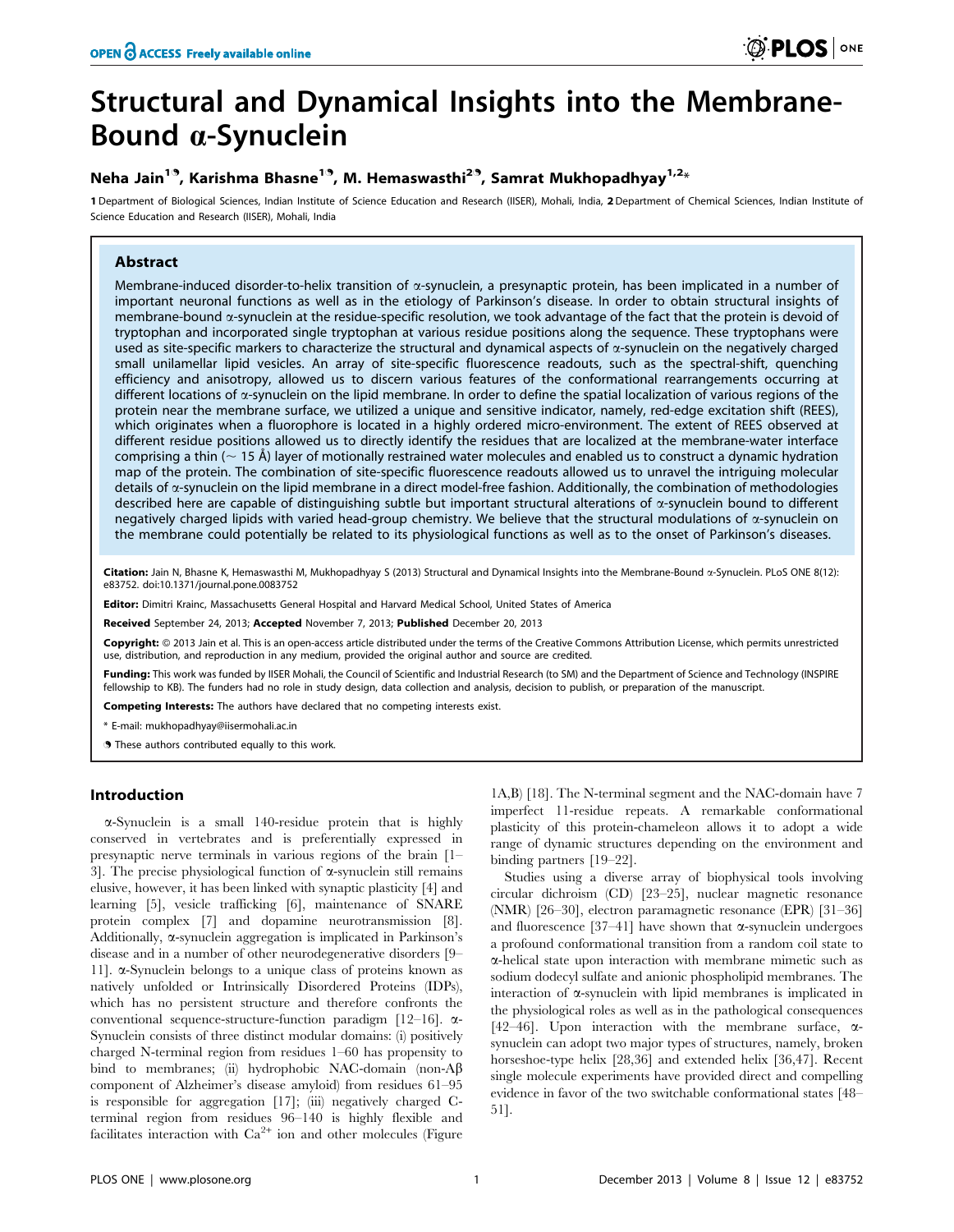

Figure 1. Amino acid sequence and mutational sites of a-synuclein. (A) The amino acid sequence showing negatively (red) and positively (blue) charged amino acids. The mutational sites for incorporating Trp are shown as underscored. (B) Various regions of the protein: N-terminal, NACdomain and C-terminal. Trp positions are indicated in yellow. doi:10.1371/journal.pone.0083752.g001

A body of evidence has indicated that the N-terminal segment mediates the membrane binding that is predominantly driven by the electrostatic interactions with the involvement of repeat regions [52,53]. The relative positioning and the immersion depths of different residues of the polypeptide chain traversing the membranes surface is potentially important for the functional as well as the pathological roles of  $\alpha$ -synuclein [42]. Previous results using EPR, fluorescence, neutron reflectometry and computation have provided important molecular details along this line [31–55]. In this work we have recorded a variety of environment-responsive site-specific fluorescence observables from a number of single tryptophan variants created along the sequence of  $\alpha$ -synuclein (Figure 1A,B) to directly monitor binding-induced folding as well as to unequivocally define the localization of the polypeptide chain on the negatively-charged membrane surface at the residuespecific level. We then utilized a sensitive fluorescence readout of tryptophan, namely, red-edge excitation shift (REES), which originates from a highly ordered micro-environment such as the membrane-water interface comprising a thin  $(\sim 15 \text{ Å})$  layer of motionally constrained water molecules [56-59]. Results from these experiments allowed us to describe the structural arrangement of  $\alpha$ -synuclein bound to the lipid membrane surface. Using the combination of site-specific fluorescence measurements, we have also been able to distinguish the differences in the localization of a-synuclein on a variety of lipid membranes.

#### Results

# Residue-specific structural insights into the membranebound state

We first monitored binding-induced folding behavior of  $\alpha$ synuclein in the presence of small unilamellar vesicles (SUVs) derived from synthetic phospholipids with varied head-group chemistry. Circular dichroism (CD) spectroscopic studies indicated conformational transition from an intrinsically disordered state to a highly helical state upon binding to phospholipid SUVs as previously demonstrated [23–25]. Negatively charged SUVs derived from 1-palmitoyl-2-oleoyl-sn-glycero-3-phospho (1'-racglycerol) (POPG), 1-palmitoyl-2-oleoyl-sn-glycero-3-phospho-Lserine (POPS) and 1-palmitoyl-2-oleoyl-sn-glycero-3-phosphate (POPA) were able to induce the structural changes under the physiological condition, whereas, no significant change was observed with a zwitterionic neutral lipid such as 1-palmitoyl-2 oleoyl-sn-glycero-3-phosphocholine (POPC) (Figure S1). These observations are consistent with the previous reports [23,24,40]. In order to monitor structural changes of the polypeptide chain at the residue-specific resolution, we took advantage of the fact that  $\alpha$ synuclein is devoid of any tryptophan (Trp) residue. We generated

10 single-Trp mutants distributed over the polypeptide chain length encompassing N-terminal, NAC and C-terminal domains (Figure 1B). For incorporating Trp, the residue positions at 4, 39, 69, 90, 124 and 140 were chosen based on the earlier reports that demonstrated no alteration in the conformational behavior of asynuclein [41,55,60]. We made additional four single Trp mutants (27, 56, 78 and 107) that retain the capability to switch from a disordered to a helical-state in the presence of lipids (Figure S2). After demonstrating that the incorporation of single Trp does not alter the lipid-binding property of the protein, we monitored a variety of fluorescence readouts that provide region-specific structural information of the protein under free as well as membrane-bound forms. Fluorescence emission spectra for all the Trp residues located at various regions showed a peak at  $\sim$ 348 nm in the free disordered form of the protein suggesting that all these positions are exposed to the bulk water. Upon binding to POPG SUVs, different locations showed a varied extent of blueshift ( $\lambda_{\rm em \, max} \sim 327$  to 340 nm) indicating the membrane-induced structure formation at the N-terminal segment and the NAC domain, whereas, the Trp residues placed at the C-terminal end did not undergo any detectable blue-shift ( $\lambda_{\rm em \, max} \sim 348$  nm) that is consistent with the fact that predominantly acidic C-terminus does not bind to the membranes (Figure 2A,B) [26,29,50,52]. The residue positions at 4, 56 and 78 showed the maximum blue shift indicating that they are well protected from bulk water, whereas, the positions 27, 39, 69 and 90 remain partially exposed to bulk water. Therefore, the Trp emission maxima provide insights into the positioning of different parts of  $\alpha$ -synuclein on the lipid membrane.

In order to gain further insights into the structural arrangement of a-synuclein on the membrane, we next performed acrylamide quenching experiments. In the free monomeric-form of asynuclein, all of the Trp locations demonstrated high Stern-Volmer quenching constant  $(K_{\rm sv})$  that corresponds to high bimolecular quenching rate constant  $(k_q \sim 5 \times 10^9 \text{ M}^{-1} \text{s}^{-1})$ indicating highly efficient quenching along the polypeptide chain (Figure S3A). On the contrary, the quenching efficiency varied along the Trp residues indicating the variation in the extent of the level of exposure in the lipid-bound state (Figure S3B). The results also indicated that the residue positions 4, 56 and 78 were less accessible to the quencher, whereas the positions 27, 39, 69 and 90 showed a moderate level of exposure to the bulk water (Figure 2C). The C-terminal segment demonstrated complete exposure to the bulk solvent (Figure 2C). Our acrylamide quenching data are in close agreement with a recent report on large unilamellar vesicles bound  $\alpha$ -synuclein [55]. Therefore, our quenching data together with emission maxima of Trp indicated varied level of exposure to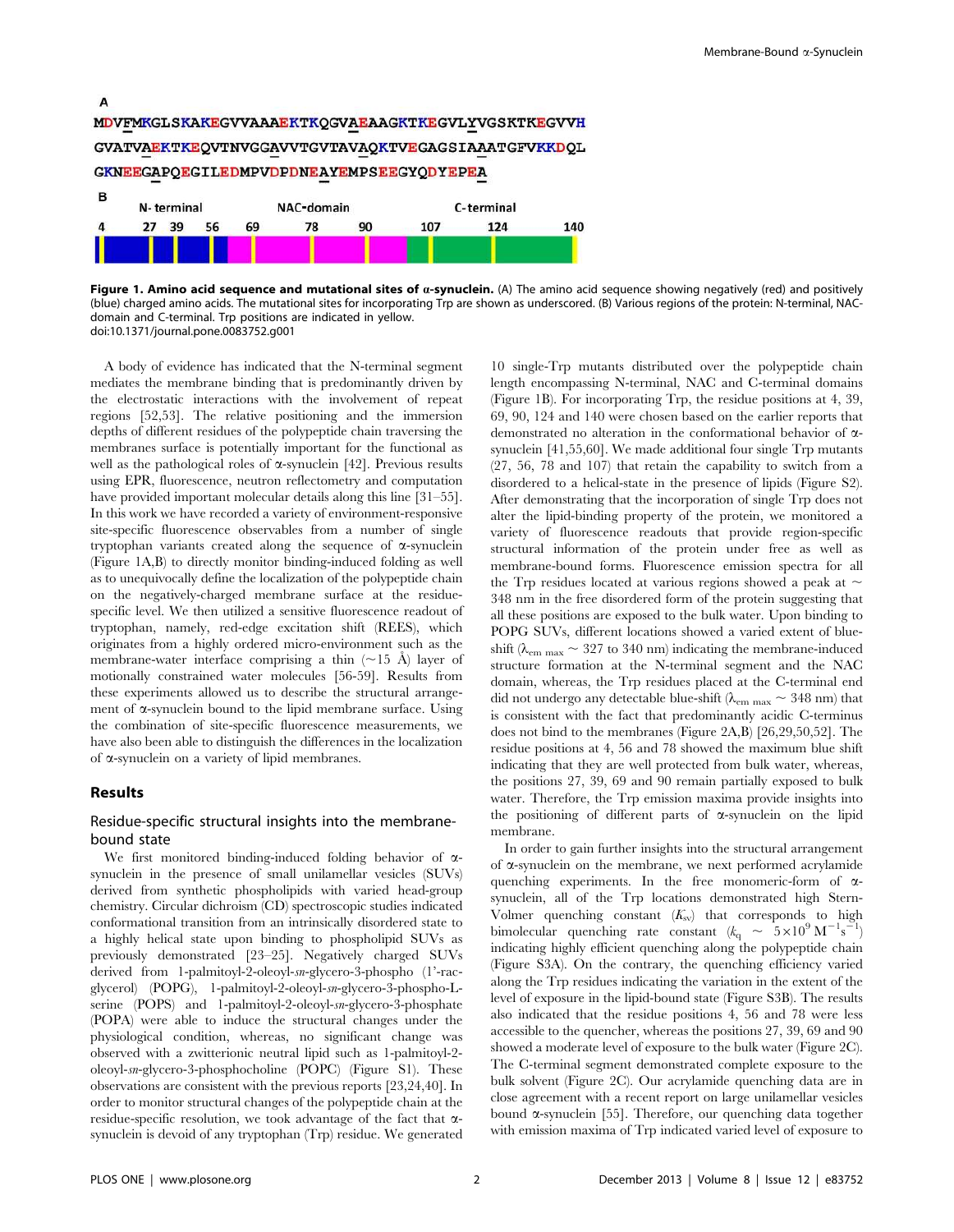

Figure 2. Distinct features of Trp variants located at different residues in the presence of POPG SUVs. (A) Normalized Trp fluorescence spectra showing spectral shift upon lipid binding. (B) Variation in emission maxima along the mutated residues. (C) Accessibility of Trp residues determined by Stern-Volmer constant  $(K_{\rm sv}$ ). (D) Fluorescence anisotropy of free IDP state (light grey) and membrane-bound form (dark grey). The standard error was estimated from at least three independent measurements. doi:10.1371/journal.pone.0083752.g002

water as a result of different penetration depths of specific residues of a-synuclein into the membrane.

We next carried out fluorescence polarization experiments, in which the measured steady-state fluorescence anisotropy reports the rotational mobility at a given residue position [61]. The idea behind this experiment is that the binding-induced folding would impart considerable rotational restriction at a given region of the polypeptide chain containing Trp and would result in a sharp increase in the fluorescence anisotropy. We carried out anisotropy experiments for all single-Trp variants of  $\alpha$ -synuclein along the sequence to map the dampening in the rotational dynamics from the N- to the C-terminal end. In the free form, anisotropy was low  $(r<sub>ss</sub> = 0.05 \pm 0.01)$  for all the positions in  $\alpha$ -synuclein indicating an intrinsically disordered state without any specific structural propensity (Figure 2D). In the lipid-bound form, the anisotropy values along the sequence showed varied extent of dampening of dynamics as a result of gain in the structure at different regions of the protein (Figure 2D). Based on the measured anisotropy at various residue positions, we constructed a fluorescence anisotropy map, which revealed that the N-terminal end and NAC-domain are tightly bound and structured  $(r_{ss} > 0.10)$ , whereas, C-terminal end does not seem to participate in the folding event  $(r_{ss} < 0.10)$ . The high anisotropy values at positions 4, 56 and 78 ( $r_{ss}$  =  $0.18\pm0.01$ ) are suggestive of restriction in mobility upon binding to the membrane. The positions 27, 39, 69 and 90 demonstrated little lower values of anisotropy indicating somewhat higher degree

of flexibility compared to the position 4, 56 and 78. The structural organization progressively diminishes as Trp is moved from the NAC- to the C-terminal region.

Fluorescence spectral shift, quenching and anisotropy experiments together provide residue-specific structural organization of the  $\alpha$ -synuclein conferred upon membrane binding. All these measurements indicated the positions 4, 56 and 78 of  $\alpha$ -synuclein are structurally highly restrained, buried and not available to bulk exterior water. On the contrary, the positions 27, 39, 69 and 90 are moderately restrained and experience partial exposure to bulk water. However, these measurements do not allow us to directly address the residue-specific localization of the protein on the membrane surface.

# Residue-specific localization of  $\alpha$ -synuclein on the membrane surface

We next asked the question: How are the different residues of the protein spatially distributed with respect to the membrane surface? In order to answer this question, we set out to perform experiments that would allow us to distinguish the proximal and distal tryptophans with respect to the membrane surface. Here we took advantage of the fact that the nature of water molecules at the membrane-water interface is distinctly different from that of the bulk water molecules. The membrane interface comprises a thin  $($   $\sim$  15 Å) layer of motionally restrained water molecules that create highly ordered and viscous micro-environment (Figure 3A) [56–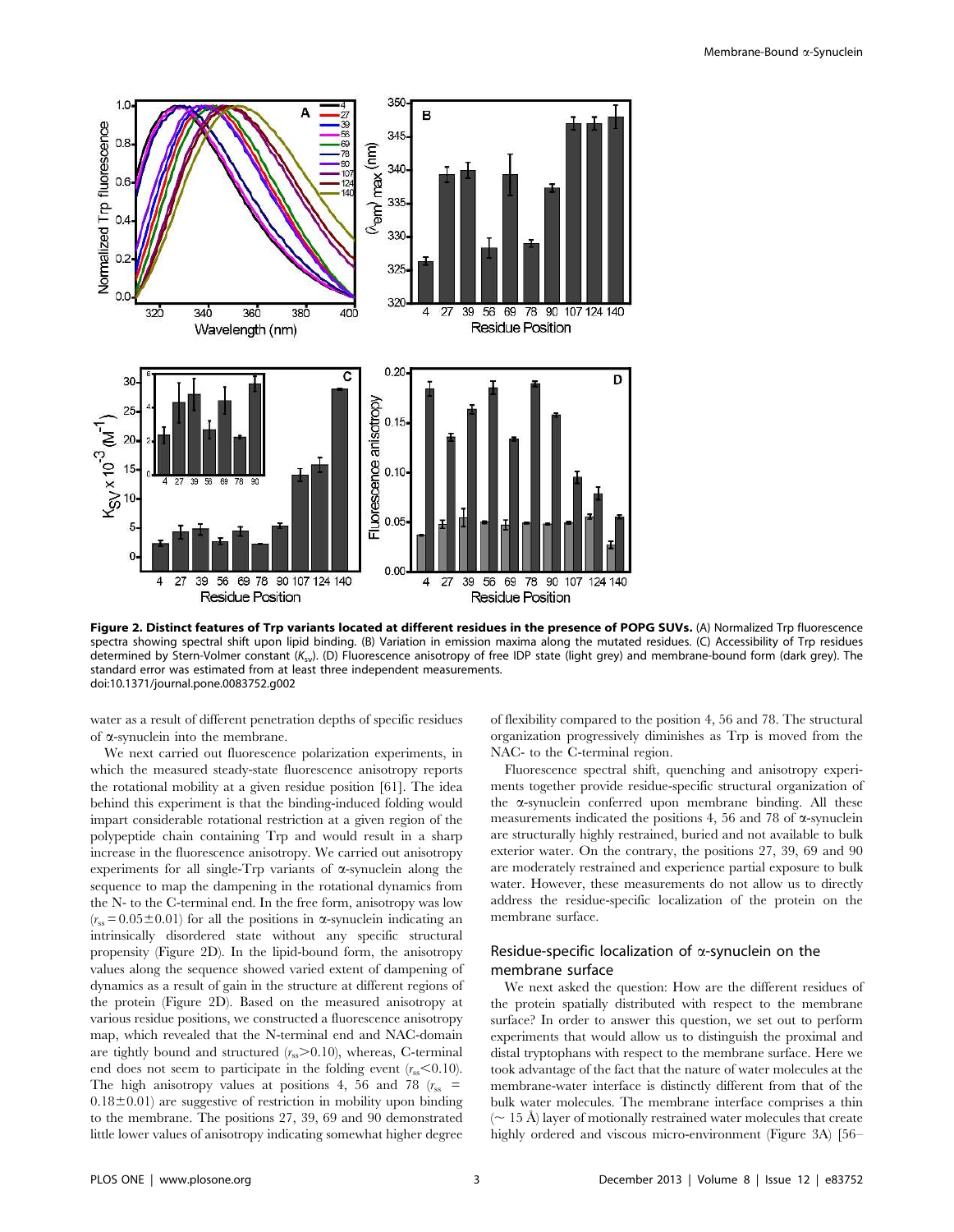

Figure 3. Red-edge excitation shift (REES) of tryptophans in membrane-bound a-synuclein. (A) A cartoon of membrane bilayer depicting bulk (free) and restricted (biological) water. Fluorescence emission spectra of Trp 78 (B) and Trp 140 (C) varying the excitation wavelength ( $\lambda_{\text{ex}}$ ) from 280 nm to 305 nm in the presence of POPG SUVs. (D) REES observed at different residue positions. The standard error was estimated from at least three independent measurements. doi:10.1371/journal.pone.0083752.g003

59]. We conjectured that the residues that are localized in this thin layer of highly ordered water molecules will report its fluorescence readout that is sensitive to micro-viscosity. One of such fluorescence readouts is the red-edge excitation shift (REES) that represents a unique and sensitive approach to monitor the dynamics of restricted water molecules at the membrane interface [57]. In bulk non-viscous media, fluorescence emission maxima is independent of excitation wavelength since the timescale of water reorientation (hydration dynamics in response to a transiently created excitation dipole) is orders of magnitude faster (picoseconds) compared to the fluorescence decay timescale (nanoseconds). In a viscous micro-environment, such as in membrane-interface,

the water reorientation time gets slowed down by orders of magnitude and competes with the fluorescence lifetime, and as a result, the emission maxima exhibits a progressive shift towards the longer wavelength when the excitation wavelength is gradually shifted to the red edge of the absorption band [57]. It has been shown that the REES serves as an extremely reliable indicator of motionally restrained water molecules. Tryptophan fluorescence from proteins has also been shown to demonstrate REES under restricted environment such as membrane-water interface [56,57,59].

In the disordered (unbound) state of  $\alpha$ -synuclein, Trp residues placed along the sequence showed very little or no REES ( $\sim 1-2$ )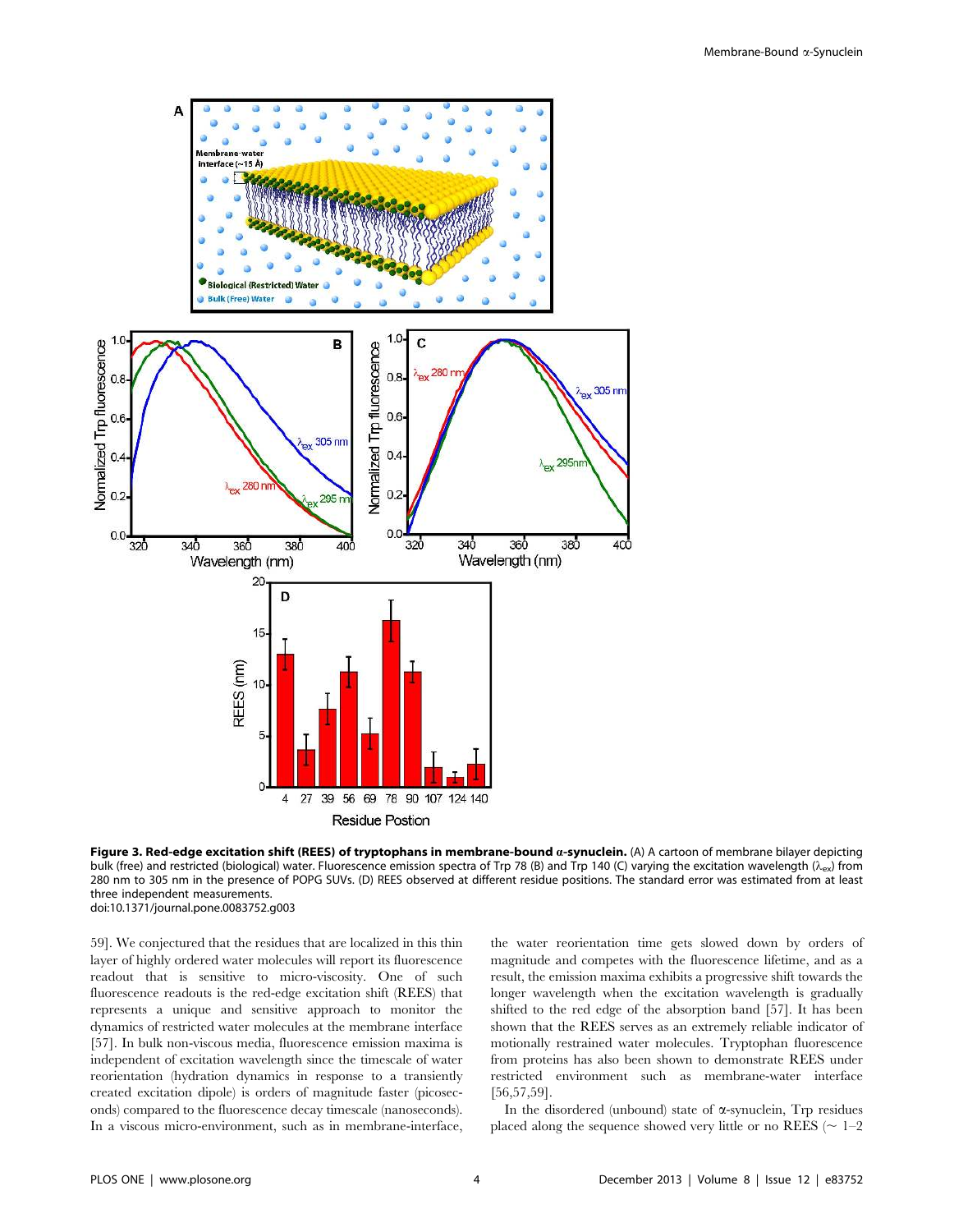nm) indicating the absence of organized water molecules. On the contrary, in the membrane-bound form, different residue positions demonstrated a varied extent of REES indicating their proximal and distal positioning with respect to the membrane interface (Figure S4). Figure 3B and 3C show the fluorescence spectra for POPG-bound  $\alpha$ -synuclein (Trp 78 and 140, respectively) recorded by exciting at three different wavelengths (280 nm, 295 nm and 305 nm) at the red-edge of the tryptophan absorption maxima. These spectra clearly indicate a progressive shift in the emission maxima for Trp 78 variant as a function of excitation wavelength. Trp 140 located at the end of C-terminus did not undergo any shift. In order to rule out the possibility of structural heterogeneity contributing to the shift [57], we performed a control experiment with Trp 78 variant of the protein. We recorded fluorescence spectra in the absence and in the presence of a quencher (potassium iodide) and observed that the spectral shape and emission maxima remain unaltered (Figure S5). Therefore, the REES that we observe is indeed due to slow water reorientation dynamics around Trp and not due to any structural heterogeneity. We then plotted the magnitude of REES (in nm) for each residue position in the membrane-bound form to construct a dynamic hydration map that depicts the regions that are localized within the ordered layer of motionally restrained water molecules at the membrane interface (Figure 3D). The initial part of the N-terminal segment (Trp 4) demonstrated a large extent of the REES ( $\sim 13$ ) nm), whereas, the middle region (Trp 27 and 39) exhibited much lower REES ( $\sim$  4 nm and  $\sim$  7 nm, respectively). The end of the N-terminal part (Trp 56) and the NAC-domain residues 78 and 90 showed significantly high REES ( $\sim$  11 nm, 16 nm and 11 nm, respectively), whereas, the initial part of NAC-domain (Trp 69) exhibited much lower value REES ( $\sim$  5 nm). The C-terminal residues did not show significant REES ( $\sim$  2-3 nm).

The REES arises due to the rate of water reorientation dynamics that is either comparable to or slower than the fluorescence lifetime. In order to directly monitor the water dynamics, we next embarked upon studying the timescale of hydration dynamics of  $\alpha$ -synuclein in the presence of POPG SUVs using time-resolved emission spectra (TRES) that measures the time-dependent Stokes shift (TDSS) on the nanosecond timescale. In order to perform TRES experiments, we chose Trp 78 variant which lies in the NAC-domain and demonstrates the maximum extent of REES. Figure 4A shows the time-resolved decay of Trp fluorescence monitored at different emission wavelength. The fluorescence decays become progressively longer with an increase in the average fluorescence lifetime as a function of emission wavelength and provide a clear signature of slow solvent relaxation in the excited state. The TRES constructed from the decay analysis exhibited TDSS on the nanosecond timescale (Figure 4B). These results provide compelling evidence in favor of ultraslow water relaxation arising out of localization of the Trp-residue at membrane-interface comprising a highly ordered water layer with a constrained mobility.

The REES is a direct measure of the residues getting embedded into the interfacial region of the membrane comprising restrained water molecules that are dynamically distinct from the bulk water molecules. These results are also in line with the spectral shift, quenching and anisotropy observed for different residue positions of membrane-bound a-synuclein. Although different fluorescence readouts report different structural aspects of the protein on the membrane (spectral-shift: environment; quenching efficiency: solvent accessibility; anisotropy: rotational mobility; REES: solvent relaxation). These structural attributes seem to correlate well with each other. Therefore, utilizing all four readouts (spectral-shift, quenching efficiency, anisotropy and REES) together represent a



Figure 4. Time-resolved fluorescence studies to monitor ultraslow hydration dynamics. (A) The nanosecond time-resolved decay of Trp 78 of a-synuclein in the presence of POPG SUVs showing progressive increase in the lifetime as a function of emission wavelength (IRF: instrument response time). (B) Time-resolved emission spectra showing gradual red-shift  $(in cm<sup>-1</sup>)$  on the nanosecond timescale.

doi:10.1371/journal.pone.0083752.g004

fairly comprehensive structural description of membrane-bound  $\alpha$ synuclein. Next, we embarked upon utilizing this combination of readouts to delineate the structural differences for  $\alpha$ -synuclein bound to a variety of negatively charged membranes.

# Influence of the lipid head-group chemistry on the structural arrangement of  $\alpha$ -synuclein

Figure 5 shows the plot of all four fluorescence readouts (spectral shift, quenching efficiency, anisotropy and REES) of  $\alpha$ synuclein in the presence of SUVs prepared using negatively charged lipids namely POPA, POPG and POPS. These results indicated that the overall pattern of these readouts remains same for all the lipids. However, a closer inspection of these values reveals that there are small but measurable structural differences of  $\alpha$ -synuclein in different lipids. For instance, the residue position  $4$ exhibited more blue-shift in the presence of POPA and more redshift in the presence of POPS when compared with the emission maxima observed for POPG (Figure 5A). The spectral shift indicated that the residue location 4 is little more inserted into the hydrocarbon region of POPA lipid whereas the reverse is found for POPS lipid in which the residue is slightly more exposed to bulk water. This finding also corroborated the quenching results (Figure 5B). Additionally, the anisotropy plot demonstrated a similar trend indicating Trp 4 is motionally restricted in both POPG and POPA lipids but remains relatively flexible in POPS presumably because of higher exposure to bulk water (Figure 5C). Interestingly, Trp 4 in both POPA and POPS exhibited lower REES compared to that is observed for POPG (Figure 5D). These differences also are observed for the other positions such as 56 and 78 that are strongly bound to the membrane but are less pronounced for the positions such as 27, 39, 69 and 90 that demonstrate weak to moderate incorporation into the membrane surface. On the contrary, the Cterminal locations did not show any significant changes in the fluorescence readouts in the presence of different lipids. No significant interaction was observed for a zwitterionic lipid POPC as demonstrated by a small spectral-shift, high quenching efficiency, low anisotropy and insignificant REES for all the Trp variants. Our results on POPC are also in good agreement with the previous reports [23,24,40] (Figure S6). These results indicate that the N-terminal region gets immersed more into the POPA membrane compared to POPG membrane resulting in more inward displacement of the residues from the ordered membranewater interface. In contrast, the N-terminal end penetrates less efficiently into the POPS membrane compared to POPG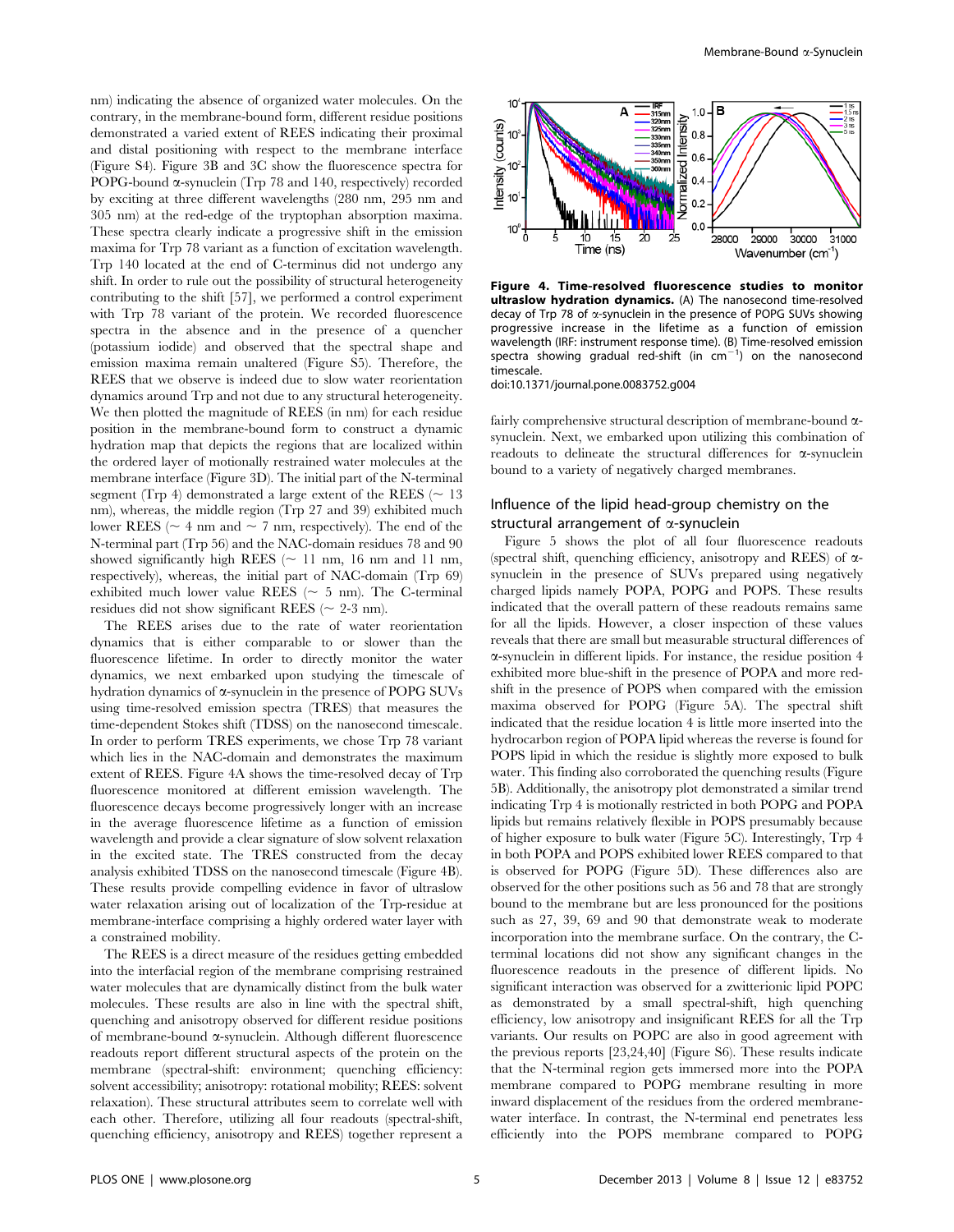membrane conceding more outward displacement of the residues from the interface. Taken together, these results distinguish subtle but important structural features of membrane-bound a-synuclein with varied lipid head-group chemistry.

## **Discussion**

a-Synuclein is known to possess an astonishing conformational plasticity and undergoes a large-scale disordered-to-helix conformational transition in the presence of lipid membranes. Using our single Trp mutants generated along the sequence of  $\alpha$ -synuclein from the N- to the C-termini, we have been able to gain structural and dynamical insights at specific locations of the protein on the membrane surface. The selective insight from each of these residues is independent of the other part of the chain and allows us to map out the structural features of the protein on the lipid membrane. The spectral-shift of Trp is a reliable indicator of the micro-environment and the quenching efficiency is a measure of the level of exposure to the exterior aqueous environment. These data allow us to conclude that the residue locations 4, 56 and 78 are highly buried and 27, 39, 69 and 90 are moderately buried among the residues we studied. The fluorescence anisotropy is a measure of the probe mobility and indicated rotational hindrance as a result of strong lipid-protein interactions at locations 4, 56 and 78. The anisotropy data also showed relatively weaker interactions at locations 27, 39, 69 and 90. The chain progressively starts emanating out of the membrane surface and the C-terminal residues do not localize themselves anywhere near the membrane surface. Even in the membrane-bound form, C-terminal end behaves like a disordered chain, an observation that is consistent with previous reports [26,29,50,52]. Although the anisotropy map depicted in Figure 2D provides important structural insights at the residue-specific level, it lacks the information about the depthprofile of the a-synuclein chain on the membrane. In order to obtain the precise localization of different residues near the membrane surface, we utilized a reliable indicator, such as REES, that reports the hydration dynamics around a fluorophore. This type of highly ordered (interfacial) water, also termed as 'biological water', has been conjectured to play a pivotal role in a variety of crucial biomolecular processes [62,63]. The extent of REES depends on whether or not the residues are localized in the outer leaflet of the bilayer comprising ordered water layer. Therefore, our REES studies report on otherwise 'optically silent' water molecules that are important to characterize the spatial localization of various residue positions of  $\alpha$ -synuclein traversing the membrane surface. Our nanosecond time-resolved fluorescence experiments confirmed the ultraslow hydration dynamics as the origin of REES in the membrane-bound form of  $\alpha$ -synuclein.

Our results from site-specific fluorescence measurements elucidate the intriguing molecular details of the binding mode of a-synuclein to the negatively charged membrane surface. The structural features are largely consistent with the helical wheel model proposed based on EPR experiments that illustrates the localization of different residue positions arising from the helical turn of  $\alpha$ -synuclein on the lipid membrane [31,35]. We would like to point out that our results are based on an 'intrinsic' Trp probe that is a natural amino acid residue as opposed to an 'extrinsic'



Figure 5. Fluorescence readouts of different Trp residues in the presence of SUVs derived from POPA (red), POPG (green) and POPS (Blue). Changes in (A) emission maxima (B) Stern-Volmer constants (C) Fluorescence anisotropy (D) REES. The standard error was estimated from at least three independent measurements. doi:10.1371/journal.pone.0083752.g005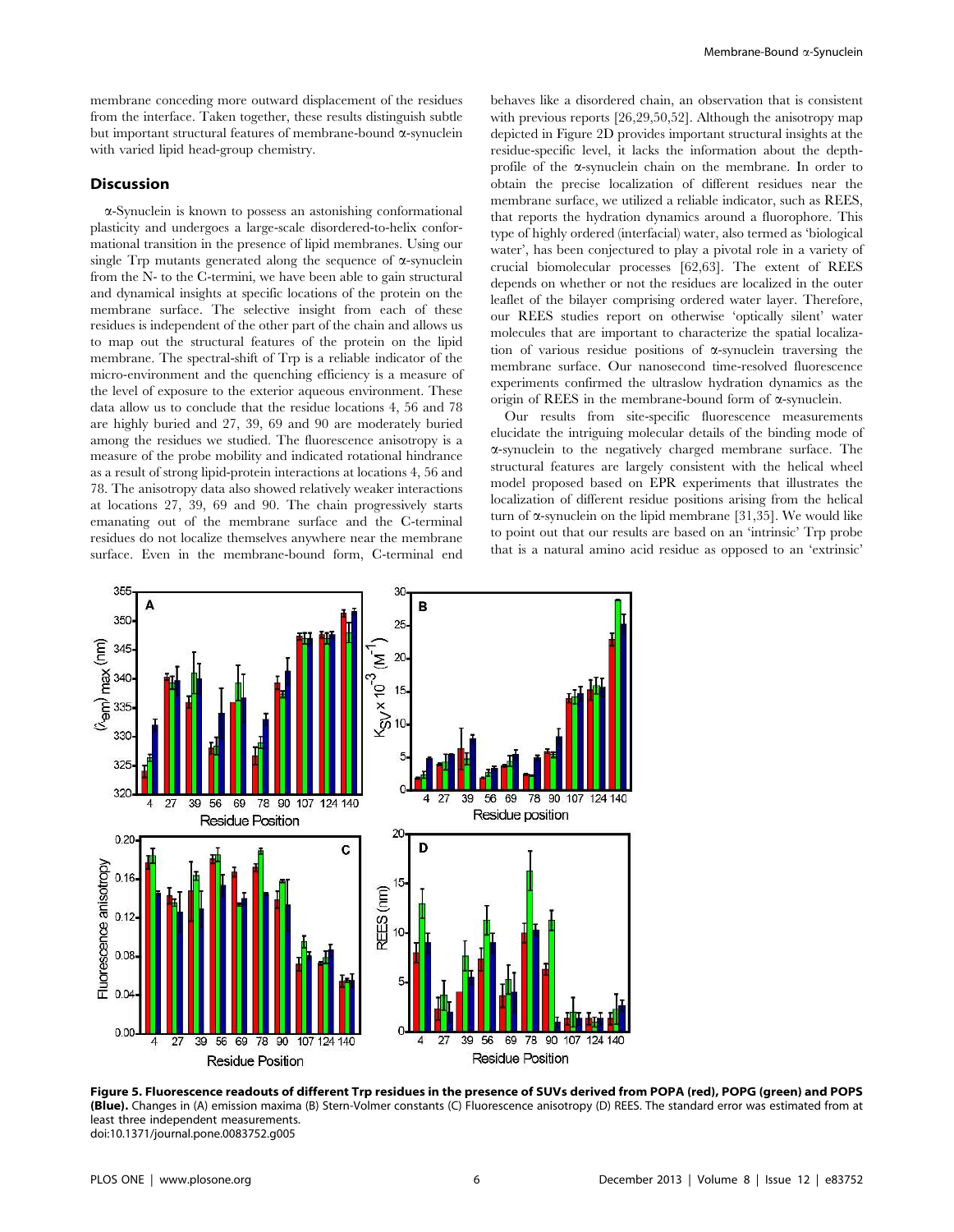unnatural spin label used in the EPR experiments. There are some minor deviations from the proposed helical wheel model, especially at locations 39 and 78. Our results corroborate the recent finding that indicated the residue 39 experiences more polar environment and therefore tends to deviate from the perfect helical wheel model [55]. Additionally, our experiments revealed that the position 78 is well penetrated into the lipid head-group region containing bound water and demonstrates the maximum extent of REES. Our findings, consistent with the conclusions of the recent work [55], suggest that there could potentially be curved helix, which can cause some of the residue positions becoming more water- or lipid-exposed than that is predicted by the typical helical wheel model. Additionally, there could be a coexistence of long contiguous helix and horse-shoe type broken helix, which can introduce local flexibility [47].

The other important feature of our work is that the combination of fluorescence readouts presented here are capable of distinguishing subtle but important structural differences of  $\alpha$ -synuclein bound to different negatively charged lipids. The highest value of REES observed for POPG suggested the immersion of  $\alpha$ -synuclein into the outer leaflet of the membrane containing ordered water layer. Interestingly for POPA, a relatively low extent of REES, but significant blue-shift, low quenching efficiency and high anisotropy reveal that  $\alpha$ -synuclein penetrate further inside into the hydrophobic region of the bilayer. In sharp contrast to POPG and POPA, POPS harbors  $\alpha$ -synuclein on the outer surface where the protein is partially exposed to the bulk water indicated by lower values of shift, anisotropy and REES.

In summary, our results on site-specific REES in combination with the other spectroscopic signatures provide molecular underpinnings of  $\alpha$ -synuclein folding on the lipid membranes in a direct model-free fashion. The residues embedded into the membrane may alter the surface topology and lipid packing. These structural modulations could potentially be related to the fusion propensity of presynaptic vesicles. Additionally, the polypeptide segments that protrude from the membrane surface can promote protein-protein interactions and serve as initiators in  $\alpha$ -synuclein aggregation. This work highlights the importance of studying site-specific hydration dynamics of proteins in order to decipher the structure and organization of lipid-protein complexes. Our results also demonstrates that the structural arrangement of  $\alpha$ -synuclein is slightly altered depending on the head-group chemistry of phospholipids that can potentially be of prime relevance for its function as well as for the onset of Parkinson's diseases. We believe that the combination of the methodologies described here will find broad applications in the study of lipid-protein interactions for a variety of other membrane-associated proteins implicated in physiological functions as well as in disease progression.

#### Materials and Methods

### Materials

Lipids (POPC, POPS, POPA and POPG) were purchased from Avanti Polar Lipids (Alabaster, AL) and all other chemicals were purchased from Sigma (St. Louis, MO) and used as received.

#### Mutagenesis, expression and purification

Human  $\alpha$ -synuclein cloned in pT7-7 plasmid and transformed into E.coli BL21(DE3) was used for protein expression. Single Trp was introduced at ten different residues positions (F4W, A27W, Y39W, A56W, A69W, A78W, A90W, A107W, A124W, and A140W) using site-directed mutagenesis kit, QuikChange, purchased from Stratagene. The primer sequences for site-directed mutagenesis are given in Table S1. All the mutants were

confirmed by DNA sequencing. The recombinantly expressed protein was purified using the protocol described previously [64] with minor modifications. The overnight grown culture was transferred to fresh media and induced with 0.8 mM IPTG for 4h. The cell pellets were harvested by centrifuging at 4000 rpm for 30 min and then resuspended in the lysis buffer (10 mM Tris, 150 mM NaCl, 1 mM EDTA pH 8). The lysed cells were then boiled at  $\sim 90$  °C for 20 min and then centrifuged at 11,000 rpm for 20 min to separate the cell debris. To precipitate the DNA, 10% streptomycin sulphate  $(136 \mu L/mL)$  and glacial acetic acid (228 µL/mL) were added to the supernatant and centrifuged at 11,000 rpm. The protein was preferentially precipitated using equal volume of saturated ammonium sulphate solution. The precipitated protein was further subjected to ethanol and ammonium acetate precipitation followed by re-suspension of the pellet in 10 mM Tris pH 7.4. The resultant solution was then loaded onto a Q-Sepharose anion exchange column and the protein was eluted at  $\sim 300$  mM NaCl. The fractions containing pure a-synuclein were pooled and dialyzed against the buffer (10 mM HEPES and 50 mM NaCl pH 7.4). The concentration of wild-type protein was determined using  $\varepsilon_{275} = 5,600 \text{ M}^{-1} \text{cm}^{-1}$ [64] and for all the mutants (except for Y39W) was determined using  $\varepsilon_{280} = 10,810 \text{ M}^{-1} \text{cm}^{-1}$  and  $\varepsilon_{280} = 9,970 \text{ M}^{-1} \text{cm}^{-1}$ (Y39W) [41]. The purified protein was concentrated to  $\sim$ 200  $\mu$ M and stored at -80 $^{\circ}$ C. Prior to every experiment, all the protein solutions were filtered through 50 kDa AMICON to remove oligomers, if any, and then concentrated using 3 kDa AMICON (Millipore). The stock of proteins was diluted to get a final concentration of 50  $\mu$ M.

#### Preparation of small unilamellar vesicles (SUVs)

Lipid vesicles (SUVs) were prepared using previously reported procedure with slight modifications [33]. Briefly, an appropriate amount of chloroform solution of lipid was taken in a round bottom flask and purged with a gentle stream of nitrogen followed by vacuum desiccation for two hours to ensure complete removal of the organic solvent. The dried lipid film was then hydrated in DPBS (Dulbecco's phosphate buffer saline: 2.67 mM KCl, 1.47 mM KH<sub>2</sub>PO<sub>4</sub>, 138 mM NaCl, and 8.06 mM Na<sub>2</sub>HPO<sub>4</sub>; pH 7.4) buffer to obtain a final lipid concentration of 10 mM. Hydration was carried out for one hour with intermittent vortexing. Liposomes were then subjected to five freeze-thaw cycles alternating between liquid nitrogen and water bath (preset at  $42^{\circ}$ C) for one minute each followed by sonication in a bath sonicator for one hour to obtain homogenous solution of SUVs. The size of SUVs was determined using DAWN 8 Helios MALS system (Wyatt Technology). The average hydrodynamic radius of SUVs was found to be  $\sim$  30 nm. Vesicles were prepared fresh for each set of experiments. 10 mM stock of liposomes was diluted into the protein to get a final concentration of 2 mM. For all our Trp fluorescence experiments, we have used a lipid to protein ratio of 40 1.

#### CD experiments

Far UV CD spectra for all Trp variants were measured in the absence and in the presence of SUVs derived from different lipids, using the Chirascan CD spectrophotometer (Applied Photophysics, Leatherhead, UK). The stock of proteins and liposomes were diluted in DPBS buffer to get a final concentration of  $25 \mu M$  and 1 mM, respectively. The spectra were recorded in 1 mm pathlength cuvette with a scan range of 200–260 nm. All the spectra were averaged over 3 scans. The scans were buffer subtracted and smoothened using Pro-Data software provided with the instrument and plotted using Origin software.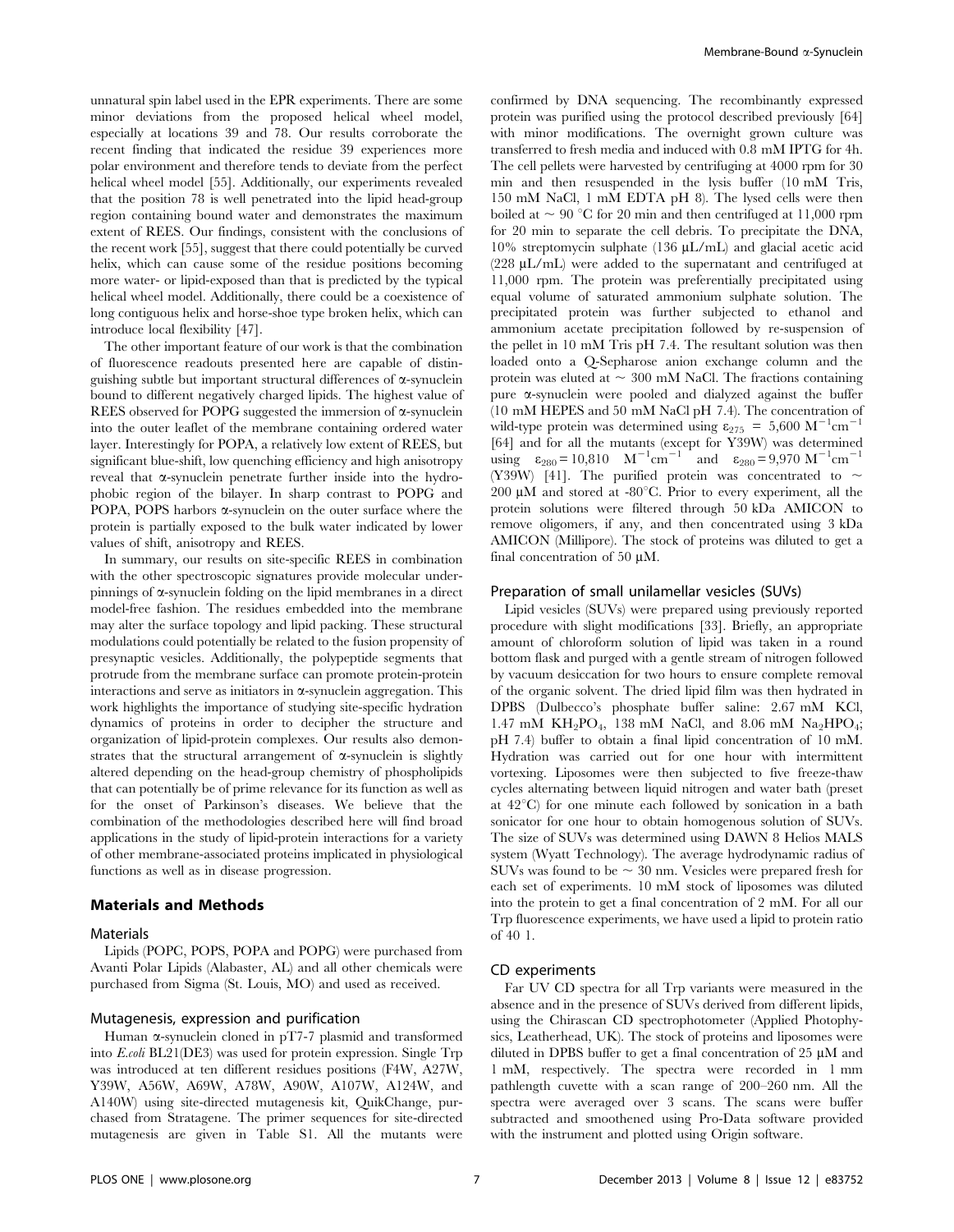#### Steady-state fluorescence measurements

The steady-state fluorescence measurements were recorded on Fluoromax-4 (Horiba Jobin Yvon, NJ). The final concentration of  $\alpha$ -synuclein was 50  $\mu$ M for all the fluorescence measurements. For measuring tryptophan fluorescence, the samples were excited at 295 nm and the emission spectra were background subtracted and corrected. The quenching experiments were performed using acrylamide as quencher. The Stern-Volmer quenching constant  $(K_{\rm sv})$  was determined using the following relationship [61]:

 $F_0/F = 1 + K_{\rm sv}[Q](1)$ 

where,  $F_0$  and F are the tryptophan fluorescence intensities in the absence and presence of quencher.

The steady-state fluorescence anisotropy  $(r_{ss})$  is given by the following relationship [61]:

$$
r_{ss} = (I_{||} - I_{\perp} G)/(I_{||} + 2I_{\perp} G) (2)
$$

where  $I_{\perp}$  and  $I_{\perp}$  are fluorescence intensities collected using parallel and perpendicular geometry, respectively, with respect to the excitation polarizer. The perpendicular components were corrected using a G-factor. The standard error was estimated from at least three independent measurements.

#### REES measurements

For REES measurements, the excitation wavelength was varied between 280 and 305 nm and the emission scan range was from 310 to 400 nm. The excitation bandpass was adjusted to 0.5 nm (for 280 and 295 nm) and 1 nm (for 305 nm). The emission bandpass was fixed to 3 nm. The spectra were averaged over 3 scans except for excitation with 305 nm where 5 scans were collected for each spectrum. All the spectra were background subtracted, corrected and plotted using Origin software. The standard error was estimated from at least three independent measurements.

#### Time-resolved emission spectra (TRES) measurements

For the TRES measurements, the time-resolved fluorescence decays of the samples were collected using a TCSPC setup (Fluorocube, Horiba Jobin Yvon, NJ). Aqueous solution of ludox was used to record the instrument response function (IRF), which was measured to be  $\sim$  1 ns. In order to obtain a good signal-tonoise ratio, 10,000 counts were collected at the peak. For these measurements, 295 nm LED was used as an excitation source and emission decays were collected at a magic angle  $(54.7^{\circ})$  in the wavelength range from 315–360 nm with an interval of 5 nm and a bandpass of 12 nm. The intensity decays were deconvoluted and analyzed as a sum of exponentials. The fits were used to construct the TRES using normalization with respect to the steady-state fluorescence intensity that was obtained from the steady-state fluorescence spectrum. The spectra were then normalized and fitted to log normal function using Origin software.

#### References

- 1. Marques O, Outeiro TF (2012) Alpha-synuclein: from secretion to dysfunction and death. Cell Death Dis. 3, e350; doi: 10.1038/cddis.2012.94.
- 2. Bisaglia M, Mammi S, Bubacco L (2009) Structural insights on physiological functions and pathological effects of a-synuclein. FASEB J 23:329–340.
- 3. Goedert M (2001) Alpha-synuclein and neurodegenerative diseases. Nat Rev Neurosci 2:492–501.
- 4. Watson JB, Hatami A, David H, Masliah E, Roberts K, et al. (2009) Alterations in corticostriatal synaptic plasticity in mice over-expressing human a-synuclein neuroscience. Neurosci 159:501–513.

#### Supporting Information

Figure S1 CD spectra of wt a-synuclein in the free and in the lipid-bound state. (PDF)

Figure S2 CD spectra of wild-type and tryptophan mutant of a-synuclein in the absence (black) and in the presence (red) of POPG SUVs showing the structural transition from the disordered to the helical state. The CD ratio plot  $(\theta_{222}/\theta_{205})$  indicates that all of the variants undergo conformational transition nearly to the same extent. (PDF)

Figure S3 Bimolecular quenching constant  $(k_q)$  of tryptophan at different residue positions of a-synuclein in the absence (A) and in the presence (B) of POPG SUVs. (PDF)

Figure S4 Red-edge excitation shift (REES) of tryptophans located at different residue positions in asynuclein in the presence of POPG SUVs. All the fluorescence spectra were normalized to show the shift upon changing the excitation wavelength from 280 nm to 305 nm (280 nm ex: black; 295 nm ex: red; 305 nm ex: blue). (PDF)

**Figure S5** (A) Fluorescence spectra of Trp 78 of  $\alpha$ -synuclein in the presence of POPG SUVs in absence (red) and in the presence (black) of 0.2 M potassium iodide (excited at 295 nm). (B) Normalized spectra showing no shift and no change in the spectral shape in the absence and in the presence of potassium iodide indicating that the observed shifts in the REES experiments are indeed due to slow water relaxation around Trp in the excited state.

(PDF)

Figure S6 Different readouts of Trp variants in the presence of POPC SUVs. (A) Emission maxima (B) Fluorescence anisotropy (C) REES (D) Stern-Volmer constants. (PDF)

Table S1 Primer sequences for site-directed mutagenesis.

(PDF)

#### Acknowledgments

We thank Dr. Mily Bhattacharya and the other members of the Mukhopadhyay lab for their critical comments on the manuscript and Prof. Vinod Subramaniam (University of Twente) for providing us with the plasmid construct of wild-type a-synuclein. We also thank Anubhuti Singh for her assistance with the expression of a few constructs and Manish Goenka for helping us with the membrane artwork.

#### Author Contributions

Conceived and designed the experiments: SM. Performed the experiments: NJ KB MH. Analyzed the data: NJ KB MH SM. Contributed reagents/ materials/analysis tools: NJ KB MH SM. Wrote the paper: NJ SM.

- 5. George JM, Jin H, Woods WS, Clayton DF (1995) Characterization of a novel protein regulated during the critical period for song learning in the zebra finch. Neuron 15: 361–372.
- 6. Cooper AA, Gitler AD, Cashikar A, Haynes CM, Hill KJ, et al. (2006) a-Synuclein blocks ER-golgi traffic and Rab1 rescues neuron loss in Parkinson's models. Science 313:324–328.
- 7. Burré J, Sharma M, Tsetsenis T, Buchman V, Etherton MR, et al. (2010) Alphasynuclein promotes SNARE-complex assembly in vivo and in vitro. Science 329:1663–1667.